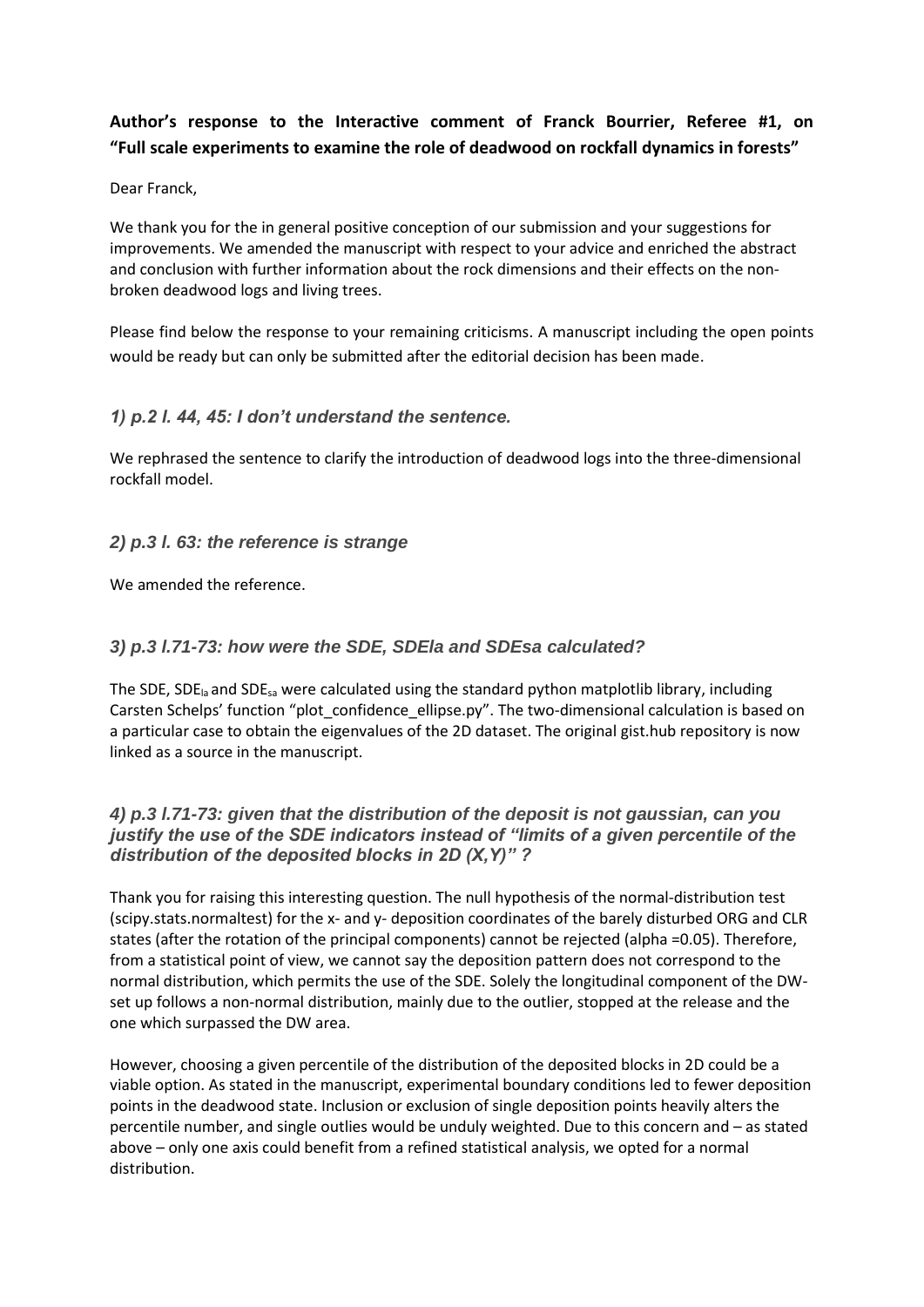We enhanced the manuscript with explanatory sentences about the premises and results of the statistical analysis.

#### *5) p.3 l.81-82: I don't understand the sentence.*

We rephrased the sentence with descriptive details about the used data analysis methodology.

### *6) Table 1: It can be interesting to discuss more the discrepancies between the experiments and simulations in terms of velocities for ORG and CLR and rotational velocities*

We feel that the presentation and discussion of the translational velocities regarding the stopping criterion are already present in the submitted manuscript. However, we enriched and clarified the discussion about the translational velocities and enlarged the discussion of the rotation velocities. It emerges that, in particular, the *maximum* rotation velocities show a greater variability between the individual runs, as the *mean* rotation velocities. We conclude that local soil and tree conditions are responsible for this. Since such local disparities are not represented to this level of detail in the simulations (partly to prevent overfitting), the simulated maximum rotation velocities are also lower.

### *7) p.6 l.123: " the surpass the DW": missing word?*

We adjusted the attached manuscript: ORG and CLR surpass the DW state.

### *8) p.7 l.125 -126 : Could you present more details about these results (quantitative comparisons between simulations for different values of the parameters, for example) ?*

In order to be able to compare the discrepancy between the input soil parameter pairs, we enhanced the results section by inserting the values OF<sub>3000</sub> of the 10<sup>th</sup> placed parameter pair. Additionally, we discussed the meaning of the observed variabilities in the discussion.

*9) p.8 l. 146 – 149 : in my opinion, the differences with the results from Bourrier et al . (2012) are mainly due to the sizes of the blocks used in the simulations. In Bourrier et al., the blocks were large enough to break the trees which completely changes the processes as well as the efficacy of the protective measure.*

Unfortunately, nothing about tree breakage was stated in Bourrier (2012), therefore we concluded that the lower stopping capacity of the deadwood was mainly due to rolling over and overjumping the stems with diameters in the same range as the rock diameters. But we enhanced the manuscript with the sentence: "The ratio between rock and deadwood log diameter plays an important role, both in terms of hindering rolling over of the obstacle as well as in terms of breaking prevention ".

Nevertheless, this underlines the importance of stating the apparent (low rockfall energies, no tree, nor deadwood breakage) in abstract and conclusion, as you proposed in your overall review.

*10) p.8 l. 151 : "Olmedo (2015)" - it can be useful to cite also "Olmedo, I., Bourrier, F., Bertrand, D., Berger, F., Limam, A. Dynamic analysis of wooden rockfall protection structures subjected to impact loading using a discrete element model*